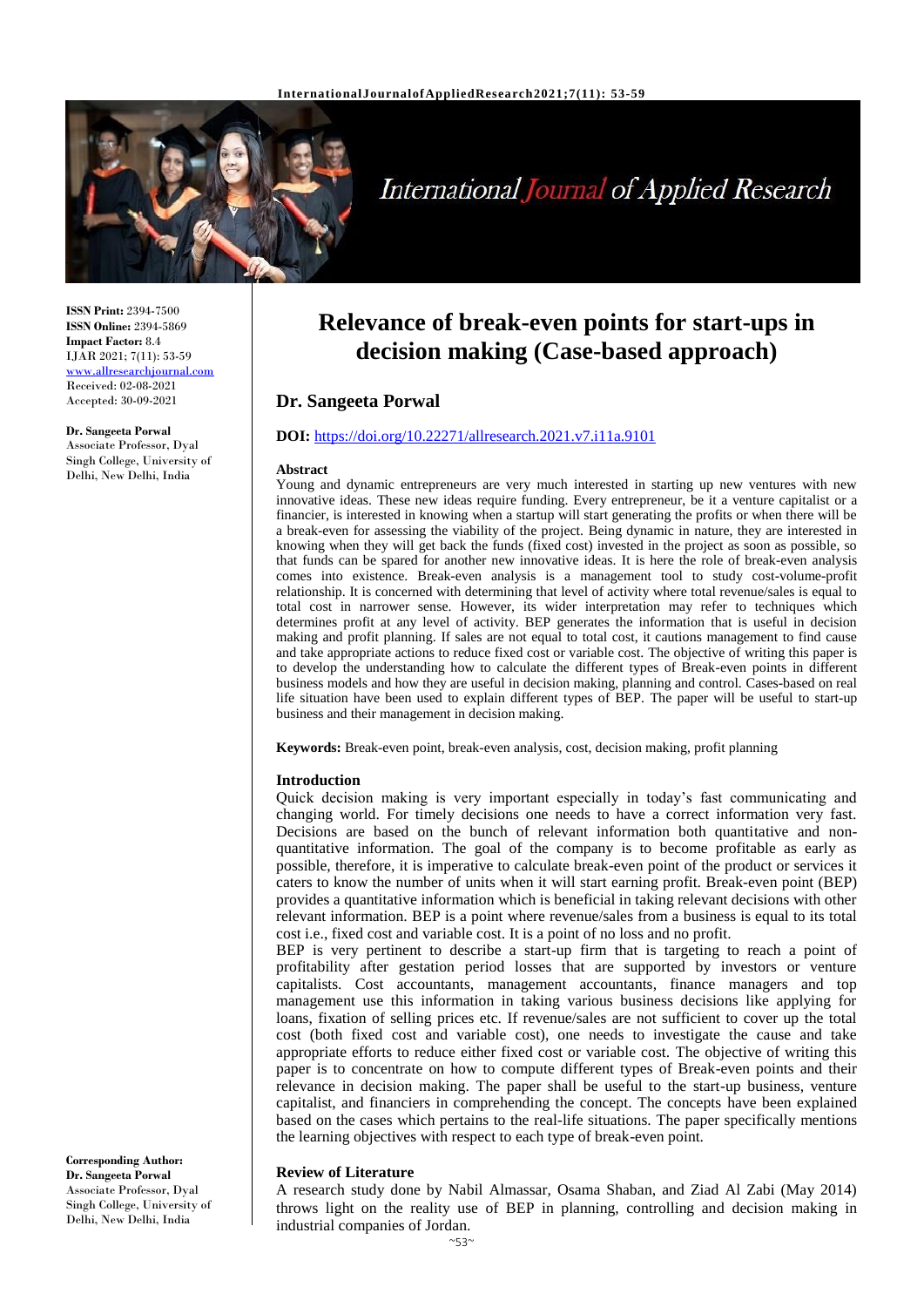The sample used was 54 employees in accounting departments of Jordanian industrial companies. The outcome of the study was that most of the companies were using BEP as a main tool of decision making, planning and control and have recommended the use of BEP as a main tool of decision making because of its impact, efficiency, and accuracy in the rationalization and control process.

The study conducted by Agus Jamaludin (2019) <sup>[2]</sup>, In their paper titled "Analysis of Break-even Point in CV. Bata Cikarang Indonesia." focuses on finding out the financial performance of CV Bata Cikarang done based on Break Event Point analysis and suggested to use it as a reference in making decisions that affect company's future.

Le, Oanh Thi Tu, Tran, Phong Thi Thu, Tran, Thuan Van, (2020) [4] examined in their paper, titled "Application of Cost-Volume-Profit analysis in Decision-Making by Public Universities in Vietnam", the application of Cost-Volume-Profit analysis by public universities in Vietnam. The results of the study found that the Cost-Volume-Profit analysis is useful in decision making. They also did the Break-even point analysis of various courses offered by universities and how it classifies cost between variable and fixed cost for calculation of BEP. However, the study found the application of CVP analysis by university administrators of decision making was neither comprehensive nor coordinated.

Enkeleda Lulaj, Etem Iseni conducted the research in manufacturing and service enterprises to know how much CVP analysis is used to planning and decisions making in business environment. The results of this research showed that amount of product produced has positive effect on sales value to service companies and raising profit to the manufacturing business environment, also exists an important relationship between production and sales, and CVP analysis contributes to growth profitability and breakeven in the business environment.

# **Methodology**

The paper highlights the different types of the Break-even points. All these different types of BEPs will help start-ups to estimate the requirement of fixed cost and variable cost.

- 1. Simple BEP for those start-ups who wants to deal in one type of product only.
- 2. Composite BEP as a guide to start-ups who wants to produce multiple products.
- 3. Cash BEP- There is a saying in business "that cash is king". Start-up should be equipped with cash as and when need arises so that there is no interruption in the smooth functioning of the business.
- 4. Cost BEP/Cost Indifference Point- When various types of machines available for start up to decide which one to purchase depending the demand in the market.
- 5. Multiple Break-even Point for the purpose of this paper has been related to life cycle of the product. The first break-even point will arise in the growth stage.

After that company starts earning the profits and profits will increase till the maturity stage. After the maturity stage, profits decline as the product enters in the declining phase and the second break-even point will arise (second breakeven point will arise as the sales price will be reduced to maintain the sales) at that time and company should think of abandoning the product to save it from the losses and fair assessment of the product should be done by evaluating the technology of the product meaning thereby product getting obsolete technology wise.

Each type of BEP is explained and discussed based on the hypothetical case developed by the author.

# **Simple BEP for those start-ups who wants to deal in one type of product**

It is the point or state of a business at which there is neither profit nor loss. It is computed in the company which is producing and selling only one product or service. The BEP is derived by taking into consideration the relationship among fixed cost, variable cost and sales figure.

Sales (Revenue) = Fixed cost + Variable cost + Profit (if any)

Alternatively,

 ${100 * (Sales - Variable cost)/Sales} * (Sales) = {Fixed cost}$  $+$  profit (if any)}  $*$  100

Replacing the expression {100 \*(Sales-variable cost)/Sales} as PV (Profit volume) ratio in the above equation

Sales  $*$  PV ratio = {Fixed cost + Profit (if any)}

As sales at BEP, profit would be NIL, it can be expressed as:

Sales at BEP (Revenue) = (Fixed cost  $+ 0$ )/PV ratio

Simple BEP = Fixed cost/PV ratio

Where PV ratio is equal to: {(Sales -Variable cost) \*100} /Sales

Let us calculate the BEP based on the following example: Selling price per unit Rs. 100, Variable cost per unit Rs. 60, Fixed cost Rs. 1,00,000 inclusive of Rs. 20,000 as depreciation. Solution:

PV ratio = Sales – Variable cost/Sales =  $(100 - 60)/100 = 40%$ 

 $BEP = 1,00,000/40\% = \text{Rs } 25,000 \text{ or in units } -250 \text{ units.}$ 

#### **Management of the start-up must consider certain assumptions while finding the situation of no profit or no loss**

- 1. Company is manufacturing and selling one type of product or service.
- 2. Principle of cost variability must be adhered. Every cost must be separated strictly in two costs i.e., fixed cost and variable cost. Semi-variable (if any) must further be classified as fixed or variable only.
- 3. Fixed cost must be taken as constant. i.e., they do not change with the changes in the volume.
- 4. Variable cost that is classified as variable will change in commensurate with volume of output.
- 5. Selling prices per unit of the product or services is independent of increase or decrease in the number of units.
- 6. The general price level i.e., inflation will not change during the period considered for analysis.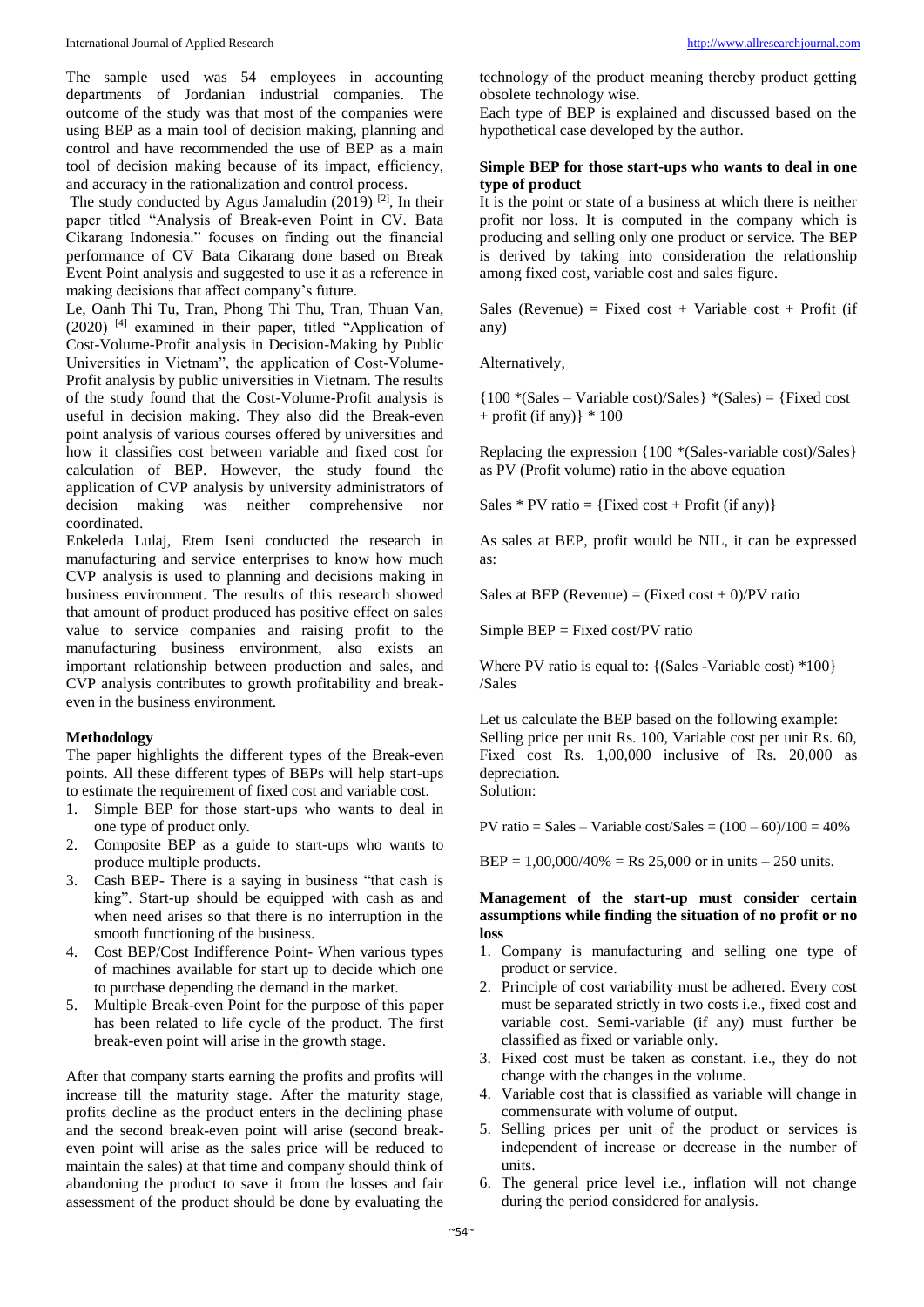- 7. Sales and the cost related to must belong to the period considered for the analysis.
- 8. There is a perfect competition in the market for product the company produces, hence company cannot influence the selling price in the market.
- 9. Efficiency and productivity of the production process and the workers remain unchanged.

# **Break-even point analysis helps in taking various decisions like**

- 1. Level of sales to earn the desired profit. Hence it is concerned with production planning and profit planning.
- 2. Break-even point analysis assists in the decisions of classifying the cost in fixed and variable.
- 3. The analysis also contributes to computation of Shut Down Point when company is not able the cover the fixed cost and variable cost in cash.
- 4. Break-even point analysis explores the relationship of cost-volume-profit. It visualizes relationship between cost of production, volume of production and the sales value.
- 5. According to Kohlar, the cost-volume-profit relationship is "area of interest, within an organization, of management and accountants in observing and controlling the relations between prospective and actual manufacturing costs both fixed and variable-rates of production and gross profits". It is very important tool for management control in case start-ups especially in analyzing behavior of fixed cost and variable cost

To sum up, breakeven point analysis is helpful to the startup and management in taking various decisions relating to planning, forecasting, budgeting, and control. It has its own requirements to do Break-even point analysis. These requirements can be taken as its limitations.

# **Case study**

Let us understand the concept based on a case.

A Youngman Tours and Travel Agency is a new start-up company which organizes the tours to different places in India and abroad. Mr. Suneet, A young senior employee of the company is responsible in organizing the tours in various schools in Delhi. He is in contact with the principal of the school named Eye opener School in Delhi. Principal and Mr. Suneet both are willing to take the students of the school to a hill station in India. Mr. Suneet has submitted

following details to the principal of the school.

The school is ready to provide around150 students for touring at the hill station based on the verbal consent given by the students. However, final consent is to be obtained from the parents. Agency is likely to hire 5 buses (depending upon the number of students) at aren't of Rs 60,000 per bus per day basis for taking students at various places. The bus capacity is 30 students excluding two seats reserved for staff (an attendant and a teacher for every bus hired depending upon the number of students).

During the stay of four days, various activities will include:

- 1. Planetarium charges for all the students (Block entrance) - Rs 22,000.
- 2. Three games will be played among students and the best student will be paid prizes Rs 2000 for each game.
- 3. Skating charges for all students (Block entrance) Rs 45,000.
- 4. Water Park Entrance fee for all students Rs 90,000
- 5. Amusement Park Entrance fee for all students Rs. 75,000
- 6. Meal charges:
	- a. Break Fast Rs 100 per student/per day
	- b. Lunch and dinner Rs 400 per student/per day
	- c. Tea Rs 50/per student/day
- 7. School proposes to charge fixed commission of Rs. 50,000 from Agency since it is proposing the business to the agency. However, no Commission would be charged if number of students is less than 100.
- 8. There is a contractual agreement of the Agency from the hotel at the hill station to charge fixed amount of Rs. 6,00,000 up to 100 students for 4 days. However, if number of students exceeds 100, excessive charges of Rs 500 per student per day will be charged.
- 9. Each teacher would be paid allowances Rs. 400 per day and each attendant would be paid half of the amount teachers allowance on per day basis.

# **To make rational decision, management of the start-up must prepare various statement like**

- 1. Budget estimate of the total cost for the levels of 90, 120, and 150 students.
- 2. Proper classification of fixed cost, variable cost, and semi-variable cost and how to treat the semi variable cost.
- 3. Average cost per student at various levels.
- Number of students to Break-even if school proposes to collect Rs. 12,200 per student.

| <b>Budget estimate of the total cost</b> |                        |                        |                          |  |
|------------------------------------------|------------------------|------------------------|--------------------------|--|
| Level of the students (No.)              | 150                    |                        |                          |  |
|                                          | Rs.                    | Rs.                    | Rs.                      |  |
|                                          | Variable cost          |                        |                          |  |
|                                          | <b>Meal charges</b>    |                        |                          |  |
| Lunch/Dinner $@$ Rs 400                  | $(400*4*90) = 144,000$ | $(400*4*120) = 192000$ | $(400*4*150) = 2,40,000$ |  |
| $(400*4*90) = 144,000$                   | $(100*4*90) = 36,000$  | $(100*4*120) = 48,000$ | $(100*4*150) = 60,000$   |  |
| $(400*4*120) = 192000$                   | $(50*4*90) = 18,000$   | $(50*4*120) = 24,000$  | $(50*4*150) = 30,000$    |  |
| Total VC                                 | 1,98,000               | 2,64,000               | 3.30.000                 |  |
|                                          | <b>Fixed cost</b>      |                        |                          |  |
| Planetarium charges                      | 22,000                 | 22,000                 | 22,000                   |  |
| Prizes to students                       | 6.000                  | 6.000                  | 6.000                    |  |
| Skating charges                          | 45,000                 | 45,000                 | 45,000                   |  |
| Water park fee                           | 90,000                 | 90,000                 | 90,000                   |  |
| Amusement park fee                       | 75,000                 | 75,000                 | 75,000                   |  |
| Total fixed cost                         | 2,38,000               | 2.38,000               | 2.38,000                 |  |

| <b>Table 1:</b> Showing budget estimate of the total cost |  |
|-----------------------------------------------------------|--|
|-----------------------------------------------------------|--|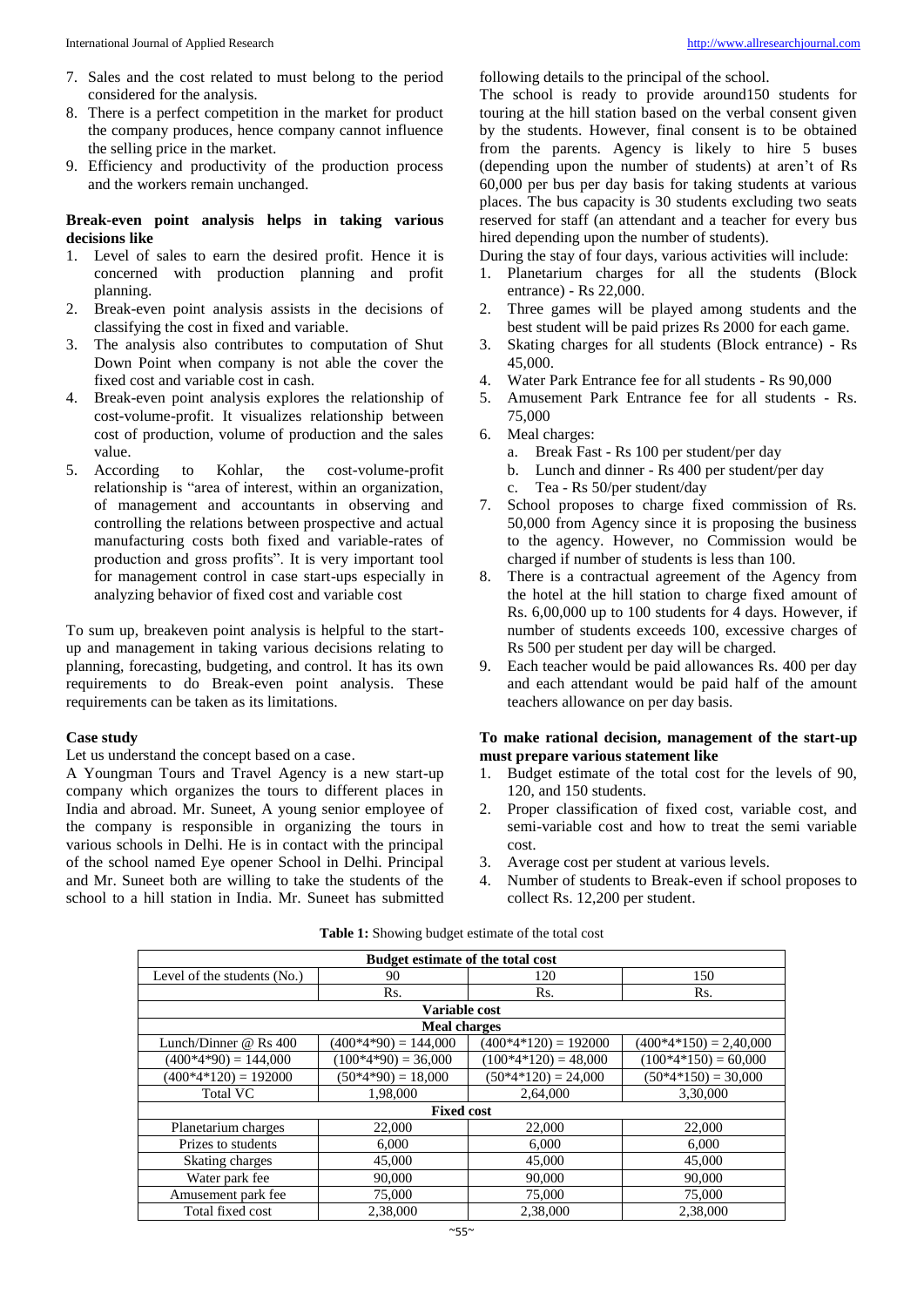| Semi-variable cost                       |                           |                     |                 |  |  |  |  |
|------------------------------------------|---------------------------|---------------------|-----------------|--|--|--|--|
| Commission to school<br>50,000<br>50,000 |                           |                     |                 |  |  |  |  |
|                                          | <b>Allowances</b>         |                     |                 |  |  |  |  |
| Attendant                                | 2400                      | 3200                | 4000            |  |  |  |  |
| Teachers                                 | 4800                      | 6400                | 8000            |  |  |  |  |
| Bus charges                              | 1,80,000                  | 2,40,000            | 3,00,000        |  |  |  |  |
|                                          | 6,00,000                  | 6,40,000            | 7,00,000        |  |  |  |  |
| Staying charges                          | $(600000 + 500*4*20)$     | $(600000*500*4*50)$ |                 |  |  |  |  |
| Total cost                               | 7,87,200                  | 9,39,600            | 10,62,000       |  |  |  |  |
|                                          | 12,23,200                 | 14,41,600           | 16,30,000       |  |  |  |  |
| Average cost per student                 | 12,23,200/90              | 14,41,600/120       | 16,30,000/150   |  |  |  |  |
|                                          | $= 13591.11$              | $= 12013$           | $= 10866$       |  |  |  |  |
|                                          | <b>Computation of BEP</b> |                     |                 |  |  |  |  |
| Collection per student                   | $=$ Rs 12,200             |                     |                 |  |  |  |  |
| VC/student -                             | <b>Rs</b> 2200            |                     |                 |  |  |  |  |
| Contribution per student                 | R <sub>s</sub> 10,000     |                     |                 |  |  |  |  |
| Total (FC + Semi VC)                     | Rs 10,25,200              | 11,77,600           | 13,00,000       |  |  |  |  |
| <b>BEP</b>                               | 10,25,200/10,000          | 11,77,600/10000     | 13,00,000/10000 |  |  |  |  |
| $= 102.52$<br>$= 117.76$<br>$= 130$      |                           |                     |                 |  |  |  |  |

Interpretation: How many buses are to be hired depends on the number of students. If 150 students are willing to go, hiring 5 buses is profitable. The Break-even number of the students is 130 students. Therefore, any number of the students above 130 would start contributing to profits. Carrying 150 will be most profitable.

However, Agency may choose to hire four buses as BEP is 118 students. Four buses can take only 120 students. Therefore, only two students will contribute to profits. If there is no profit or loss, agency should also consider the acceptance of proposal based on other Non-financial factors in taking the decision. Such factors can be establishing relationship with the school for future business, building goodwill of the agency in other schools to grab business in other schools. etc.

Variable cost remains the same irrespective of number of students. But the average cost per students will reduce when number of students increase, as can be seen above in the statement.

Having done real life situation case study, the learning objectives that the start-ups are expected to understand the cost classification between fixed and variable cost. They should know how to identify the variable and fixed cost. They should know how to calculate the Break-even Point in real-life situation and its usefulness in decision making and profit planning.

# **Composite BEP as a guide to start-ups producing multiple products**

Composite BEP helps the management to decide how many units of each product can be produced and then the management must see their production capacity and demand in the market. Accordingly, the management decides about the various investments.

Composite BEP (Sales revenue) = (Total fixed costs/Composite PV ratio) \* 100

Where Composite PV ratio  $= \{$  (Total Sales - Total variable costs) \* 100}/Total sales. Let us understand the concept with an example.

A company produces and sells four varieties of products A, B, C, and D, which are produced and sold under the supervision of four different managers respectively. Their composition of sales is in the proportion of 40%, 30%, 20%, and 10% of A, B, C, and D respectively. The Total sales are likely to be Rs. 1,00,000 per month. Total fixed cost is likely to Rs. 20,000. The operating cost of each product is 50%, 70%, 80% and 30% based on its share in sales value of total sales.

|                                                    | Sale value (Rs)                                                                                                 | <b>Operating cost (Rs)</b> |  |  |
|----------------------------------------------------|-----------------------------------------------------------------------------------------------------------------|----------------------------|--|--|
| $A = 1,00,000*40%$                                 | 40,000                                                                                                          | $40,000*50\% = 20,000$     |  |  |
| $B = 1,00,000*30%$                                 | 30,000                                                                                                          | $30,000*70% = 21,000$      |  |  |
| $C = 1,00,000*20%$                                 | 20,000                                                                                                          | $20,000*80% = 16,000$      |  |  |
| $D = 1.00,000*10%$                                 | 10,000                                                                                                          | $10.000*30\% = 3000$       |  |  |
| Total variable $\cos t = \text{Rs } 60000$         |                                                                                                                 |                            |  |  |
| Composite PV ratio                                 | $= (1,00,000-60,000)$                                                                                           | $1,00,000 = 40\%$          |  |  |
| Composite BEP                                      | $= (20,000/40%)$                                                                                                | $=$ Rs. 50,000             |  |  |
| Share of sale of each product in the composite BEP |                                                                                                                 |                            |  |  |
|                                                    | $A = 50,000*40\% = 20,000$ , $B = 50,000*30\% = 15,000$ , $C = 50,000*20\% = 10000$ , $D = 50,000*10\% = 5,000$ |                            |  |  |

#### **Table 2:** Depicting calculation of operating cost

**Solution**

Managers of each product must strive to achieve his product share. This is dependent on the demand of the products. Start-ups must consider certain assumptions/requirements while calculating composite BEP.

1. Firm must produce and sell multiple products and their sales mix remain constant.

2. All products are manufactured under the same facility under common administrative machinery.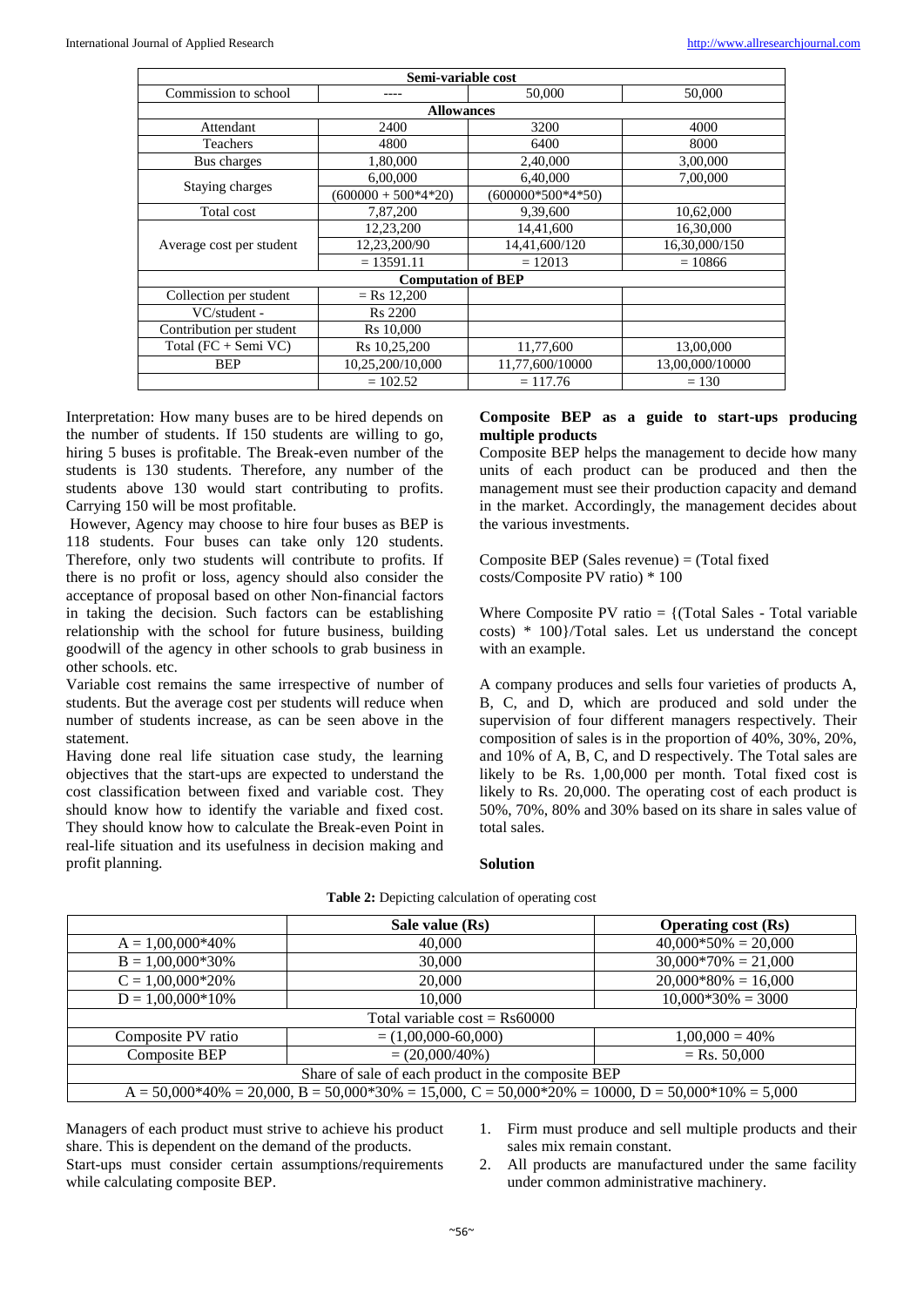- 3. Fixed costs are joint costs which are allocated among the products in the budgeted sales volume.
- 4. Other assumptions/requirements are same as mentioned in case of simple BEP from 2 to 9.

# **This analysis helps star-ups in taking various decisions like**

- 1. Managers can identify the most profitable product and thereby increase the production and its sales subject to the visualization of overall goals of the company and demand of the product in the market.
- 2. It brings about cooperation and coordination among the managers who are supervising these different products. It brings about sense of belongingness as they are part of decision-making process.

#### **Cash BEP to see the liquidity**

It is that level of activity where cash inflows from sales or output are just equal to meet cash costs, which means there is no cash profit and no cash loss. For computing cash BEP, Fixed costs are divided in two parts. 1. Cash fixed costs and 2. Non-Cash fixed costs. The cash fixed costs require immediate payment in cash. Hence, there is an immediate outflow of cash for example, Payment of rent, insurance, and salary of the permanent staff etc.; 2. Non-Cash fixed costs do not require immediate outflow/payment of cash. For example, charging depreciation on Fixed assets (i.e., plant and machinery, building etc.,).

Cash BEP =  $(Cash fixed costs/PV ratio) * 100$ 

We have computed cash BEP based on the figures given in example above (Simple BEP). Accordingly, depreciation has been deducted from the fixed cost.

Cash BEP =  $80,000/40\%$  = Rs.20,000 or 200 units.

**Assumptions and requirements in computing cash BEP are the same as in case of Simple BEP, except cash fixed costs are to be considered**

- 1. Cash BEP is useful in assessing the liquidity position of the company.
- 2. It is useful in conducting budgeting process of the company.
- 3. It is helpful especially to start-up companies in assessing the availability of cash for payment of loans (i.e., principal amount and interest on the loan amount).

#### **Cost BEP/Cost Indifference Point**

Cost BEP is discussed under two situations:

(i) When only two models of machines are available:

It is a situation where total cost of operating two machines or two alternatives are equal. Both the machines/alternative may have the same total costs. Their total fixed cost and variable cost/unit may be different. For example, a company wants to buy Semi-automatic machine vs. fully automatic machine for manufacturing potato chips. Another example could be given is of that company wants to install washers and dryers machine in various colonies in the city. There are two options/alternatives for the company to buy fully automatic machine or partly automatic machines. The cost

BEP assist in deciding which alternatives we go for a given level of output.

Total cost of machine 1 at BEP (units) = Fixed cost of machine  $1 + \text{Variable cost}$  (unit of machine  $1 * \text{Y}$  units

Total cost of machine 2 at BEP (units) = Fixed cost of machine 2 + variable cost/unit of machine 2  $*$  v units

Since the total cost of both the machines is equal as per definition of cost BEP given above, we can equate the two equations given above to calculate the y units (where cost for both the plants would be equal).

Cost BEP in units  $Y = (Differential fixed cost in machines)$ (Differential variable cost/unit in machines)

An example in this respect is as follows:

|  |  | <b>Table 3:</b> Showing cost details of two machines |  |  |
|--|--|------------------------------------------------------|--|--|
|--|--|------------------------------------------------------|--|--|

|                              | <b>Machine 1</b> | <b>Machine 2</b> |
|------------------------------|------------------|------------------|
| Fixed cost (Rs.)             | 1.00.000         | 50,000           |
| Variable cost per unit (Rs.) | 30               | 40               |

#### **Solution**

Assumption: Fixed cost for the fully automatic machine would be higher than semi-automatic machine. Variable cost /unit will be lower in case of the fully automatic than the semi-automatic machine.

Cost BEP =  $50,000/10$  = Rs.  $5,000$  units

Total cost of machine 1 at BEP (units) =  $1,00,000 +$  $5,000*30 =$ Rs 2,50,000

Total cost of machine 2 at BEP (units) =  $50,000 + 5,000*40$  $=$  Rs 2,50,000

Interpretation: If demand of the product in terms of units is higher than the Cost BEP (units), one should go for automatic, otherwise (demand of units is lower than cost BEP (units), one should go for the semi-automatic machine. However non-financial factors must be taken into consideration.

Having background under which situation cost BEP is useful in decision making, let us discuss a small case to understand the concept and its application in the real-lifesituation.

#### **Case study**

A practicing lawyer is residing in Delhi city. He travels a lot for his practice in the city to meet the clients and to represent the cases in the courts. For this purpose, he is travelling in either in the public transport or taxies for which heavy fares are being paid by him. He has two options/alternatives with him. He is thinking of buying a new small car having automatic gears or old bigger car manual gears. Following details are available (estimated) about the two options.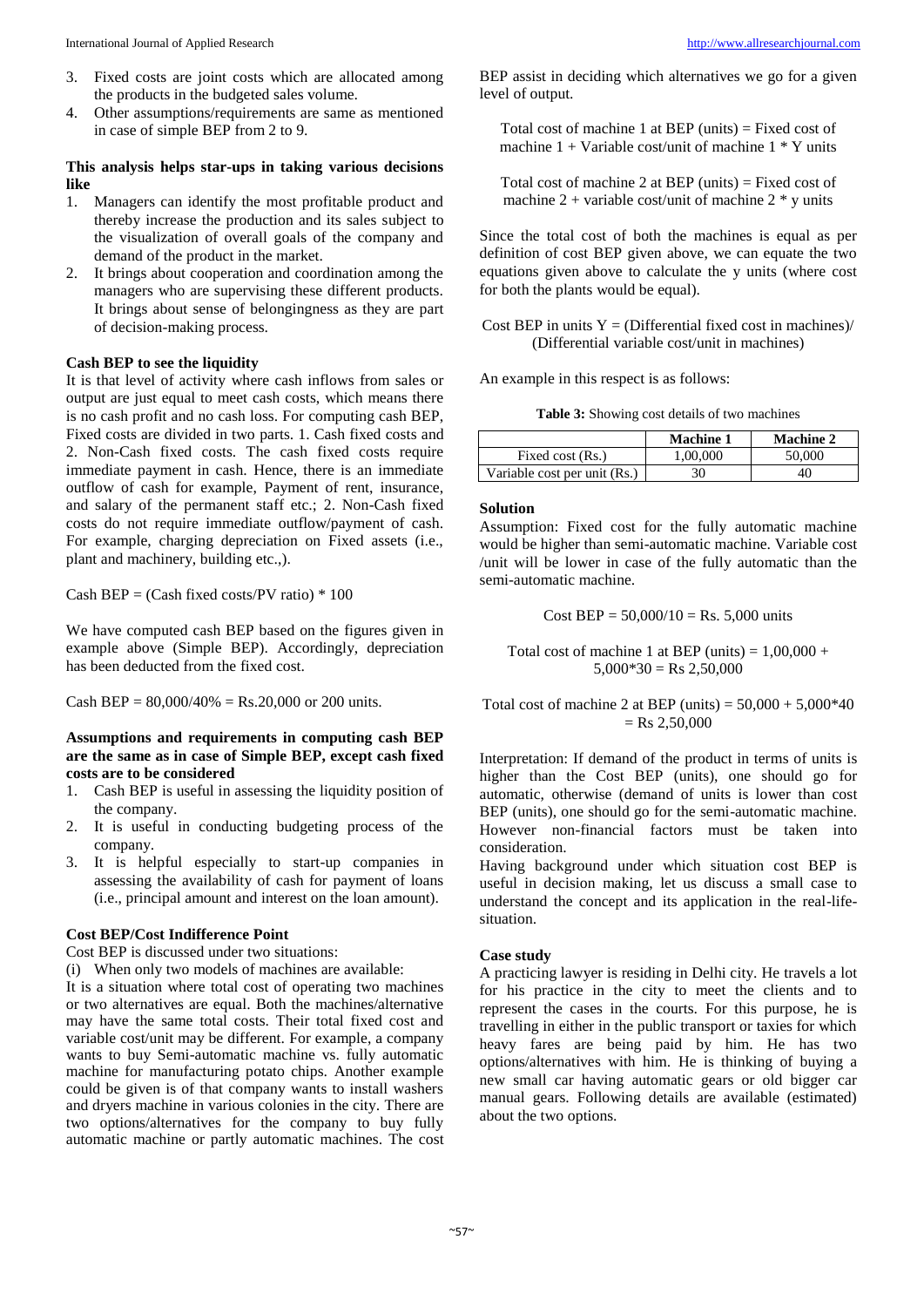|                                                 | New car automatic Rs. | Old bigger manual Rs. |
|-------------------------------------------------|-----------------------|-----------------------|
| Purchas price                                   | 6,00,000              | 3,00,000              |
| Sale price after 5 years                        | 2,00,000              | 1,00,000              |
| Repairs per annum                               | 2.000                 | 10,000                |
| Servicing (done the basis of fixed time period) | 5,000                 | 2,000                 |
|                                                 | Per annum             |                       |
| Taxes per annum                                 | 2,000                 | 1,000                 |
| Insurance per annum                             | 20,000                | 3,000                 |
| Petrol consumption (Kms per litre)              | 20 kms                | $10 \text{ km}$ s     |
| Petro price/litre                               | $Rs. 100/l$ itre      | Rs. 100/litre         |

Repairs, servicing, taxes, insurance, and depreciation are to be taken as fixed costs.

Based on the past experiences, he is likely to travels 10,000 kms.

1. Lawyer is interested in knowing, which one of the two options, he should select travelling 10,000 kms.

- 2. Lawyer is willing to expands his practice and plans to travel 20,000 kms, which option should he select?
- 3. Lawyer is also interested in knowing a point in Kilo meters, where cost under both options would be the same.

|       |                                                 | New car Automatic Rs.         | <b>Old bigger Manual Rs.</b>     |
|-------|-------------------------------------------------|-------------------------------|----------------------------------|
|       | Fixed cost                                      | 6,00,000                      | 3,00,000                         |
|       | Depreciation (Rs)                               | 2,00,000                      | 1,00,000                         |
|       | Repairs per annum (Rs)                          | $6,00,000-2,00,000)/5=80,000$ | $(3,00,000-1,00,000)/5 = 40,000$ |
|       | Repairs per annum (Rs)                          | 2,000                         | 10,000                           |
|       | Servicing (Done the basis of fixed tine period) | 5,000                         | 2,000                            |
|       |                                                 | Per annum (Rs)                |                                  |
|       | Taxes per annum (Rs)                            | 2,000                         | 1,000                            |
|       | Insurance per annum (Rs)                        | 20,000                        | 3.000                            |
|       | Total fixed cost (Rs)                           | 1,09,000                      | 56,000                           |
|       |                                                 | Variable cost                 |                                  |
| (i)   | When travelling $10,000 \text{ km}$ (Rs)        | $(10,000/20)*100 = 50,000$    | $(10,000/10)*100 = 1,00,000$     |
| (ii)  | when travelling $20,000$ Km (Rs)                | $(20,000/20)*100 = 1,00,000$  | $(20,000/10)*100 = 2,00,000$     |
| (iii) | At cost BEP $10,600 \text{ km}$ (Rs)            | $(10,600/20)$ *100 = 53,000   | $(10,600/10)$ *100 = 1,06,000    |
|       | Variable cost per unit (Km)                     | $50,000/10,000 =$ Rs 5        | $1,00,000/10,000 =$ Rs. 10       |
|       | $Cost BEP =$                                    | $(1,09,000 - 56,000)$         | $(10-5) = 53,000/5 = 10,600$ km  |

**Table 5:** Showing cost statement of the two options

Interpretation: As can be seen at cost BEP of 10,600 km total cost in both the cars is the same, if lawyer expands his practice travelling more the cost BEP, New automatic car will be economical. If lawyer expands his practice but travels below Cost BEP, Old car would be economical.

(II) When three variants of machine are available:

Mr. Ramesh is willing to invest to produce product 'P'. However, he is confused which machine he should buy. Following are the cost estimates of three prospective machines X, Y, and Z:

The same product (P) is produced on these machines having same quality having unit selling price of Rs. 8 per unit.

|  | <b>Table 6:</b> Showing cost details of the three machines X, Y, and Z |
|--|------------------------------------------------------------------------|
|  |                                                                        |

|                                  | <b>Machine X</b> | <b>Machine Y</b> | <b>Machine Z</b> |
|----------------------------------|------------------|------------------|------------------|
| Annual capacity (units)          | 75,000           | .20.000          | .50,000          |
| Annual fixed cost per unit (Rs.) | .20,000          | 2.16.00          | 2.40.000         |
| Variable cost per unit (Rs.)     |                  | 4.40             | 4.20             |

1. Ramesh wants to know the range of output over which each of the Machine would be economical.

2. If sales are 1,00,000 units per year, what will be profits earned with each of the machines on the assumption Machine X can be worked double shift with an additional expense of 5% in variable cost of all units and 15% in fixed costs.

For finding the range of output over which each of the machine would be most economical, following statement can be made:

|  | Table 7: Showing computation of profit for three machines X, Y, and Z |  |  |  |  |
|--|-----------------------------------------------------------------------|--|--|--|--|
|--|-----------------------------------------------------------------------|--|--|--|--|

|                        | <b>Machine X</b> | <b>Machine Y</b> | <b>Machine Z</b> |
|------------------------|------------------|------------------|------------------|
| Selling price per unit |                  |                  |                  |
| Variable cost per unit |                  | 4.40             | 4.20             |
| Contribution per unit  |                  | 3.60             | 3.80             |
| Annual fixed costs     | .20.000          | 2,16,000         | 2.40,000         |
| BEP (units)            | ,20,000/3        | 2,16,000/3.6     | 2,40,000/3.8     |